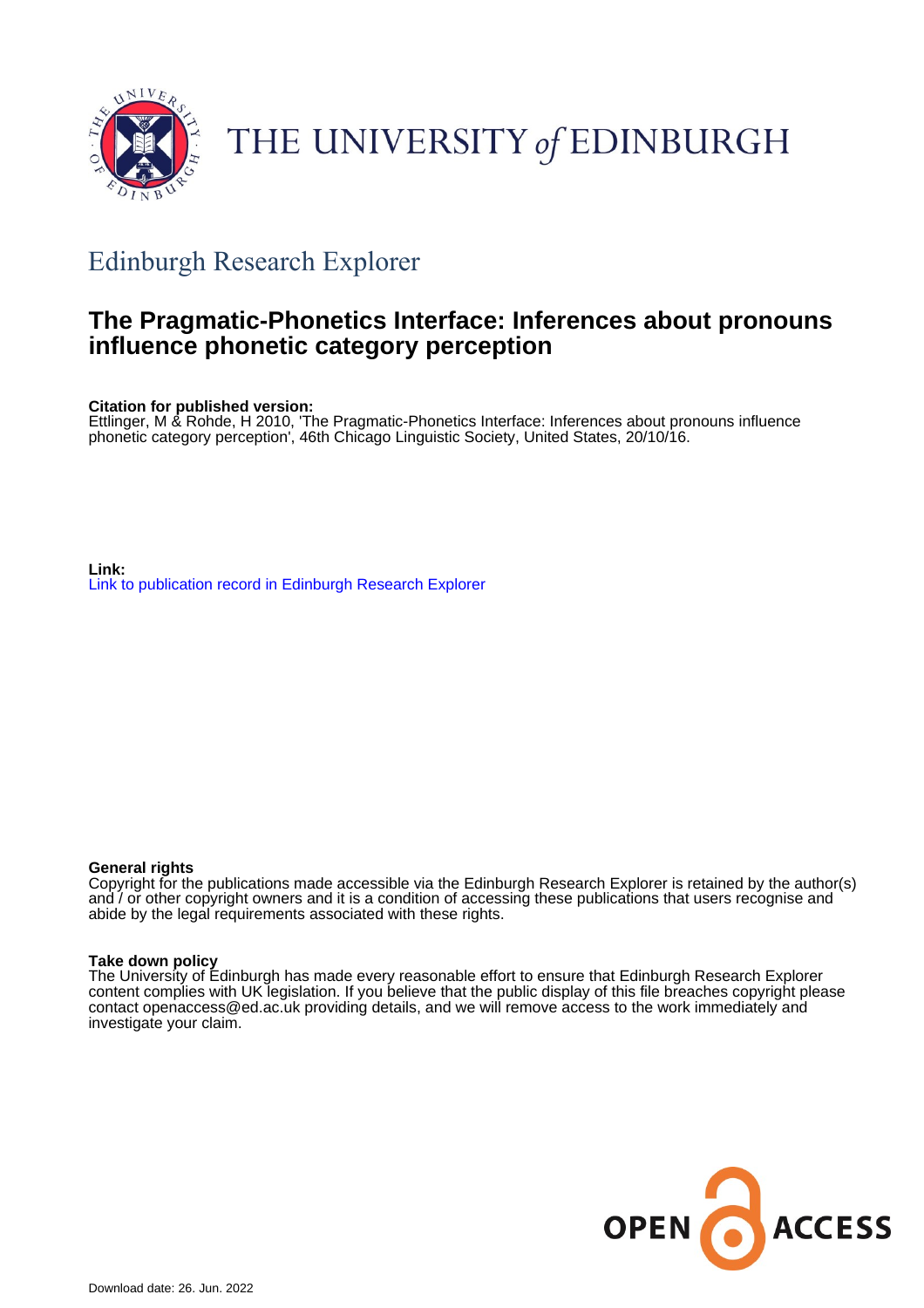## Title: **The Pragmatic-Phonetics Interface: Inferences about pronouns influence phonetic category perception**

### Session: **General**

# Keywords/subfield**: pragmatics, phonetics**

The question of whether and to what extent information from different linguistic levels interacts during language processing remains unresolved. A modular view holds that language comprehension proceeds through a series of hierarchical steps whereby listeners interpret the acoustic signal, build morphosyntactic structure, and finally decode higher-level semantic and pragmatic properties of the message. Conversely, interactionist models maintain that cues from these linguistic levels contribute to interpretation at any other level, such that top-down cues affect bottom-up perception. Previous research has focused mainly on top-down lexical effects (e.g. Ganong, 1980). Here, we explore whether these effects span processing levels by testing the effect of pragmatics, the topmost level, on phonetic perpception, the bottommost. We conducted a phonetic category perception experiment in which (i) pragmatic inference guides expectations about pronominal coreference and (ii) the pronouns are acoustically ambiguous. The goal is to establish whether listeners' top-down discourse expectations about which individual will be mentioned next can influence their bottom-up perception of speech.

**Design:** Sentences contained *implicit causality* (IC) verbs, then a pronoun whose initial consonant was acoustically ambiguous. IC verbs guide listeners' coreference expectations such that verbs like *offend* and *deceive* in (1-2) are subject-biased, since listeners infer the cause of the event is subject of the IC verb. Verbs like *reproach* and *help* in (3-4) are object-biased, since listeners infer that the object is central to the cause of the event.

| (1) [subject] Abigail annoyed Bruce because Xe was in a bad mood.                                        | $\rightarrow$ she-biased |
|----------------------------------------------------------------------------------------------------------|--------------------------|
| (2) [subject] Tyler deceived Naomi because Xe couldn't understand the situation. $\rightarrow$ he-biased |                          |
| (3) [object] Luis reproached <b>Heidi</b> because <b>Xe</b> was getting grouchy.                         | $\rightarrow$ she-biased |

(4) [object] Joyce helped **Steve** because **Xe** was working on the same project.  $\rightarrow$  he-biased

The novelty of this design stems from the fact that the English masculine and feminine subject pronouns (*he/she*) begin with fricatives. We created acoustically ambiguous pronouns that varied along the continuum from /hi/ to / $\int$ i/. (The continuum was validated by replicating the lexical Ganong effect). Our question is whether encountering a female-biasing context (1, 3) will make listeners more likely to perceive these ambiguous pronouns, Xe, as an instance of the word *she*. Likewise, will encountering a male-biasing context (2, 4) make listeners more likely to perceive the word *he*?

We followed up this experiment by exploring the time-course of the effect. Particpants heard gated portions of the pronoun at multiple time-points to assess whether it obtains only when determining the word, or earlier in processing.

**Results:** Listeners indicated whether they heard *he* or *she* on a 4-point scale. As predicted by an interactionist model, the results show that female-biasing contexts did yield higher *she* ratings (3.4) compared to male-biasing contexts  $(3.2; F(1,12)=17.74, p<0.01; Figure 1)$ . These results extend existing work on phonetic category perception showing that perception is sensitive not only to previously identified cues such as lexical status and prosodic boundaries, but also to discourse-level pragmatic cues. Furthermore the time-course results suggest this effect is present at the earliest stage of processing, reflecting expectation, and again at the final resolution of ambiguity processing the word (Figure 2).

Thus, we show that the range of interacting cues is larger than previously thought and that phonetic perception interacts with higher-level causal inferencing about events and coreference across clauses in a discourse.

*Words: 490*